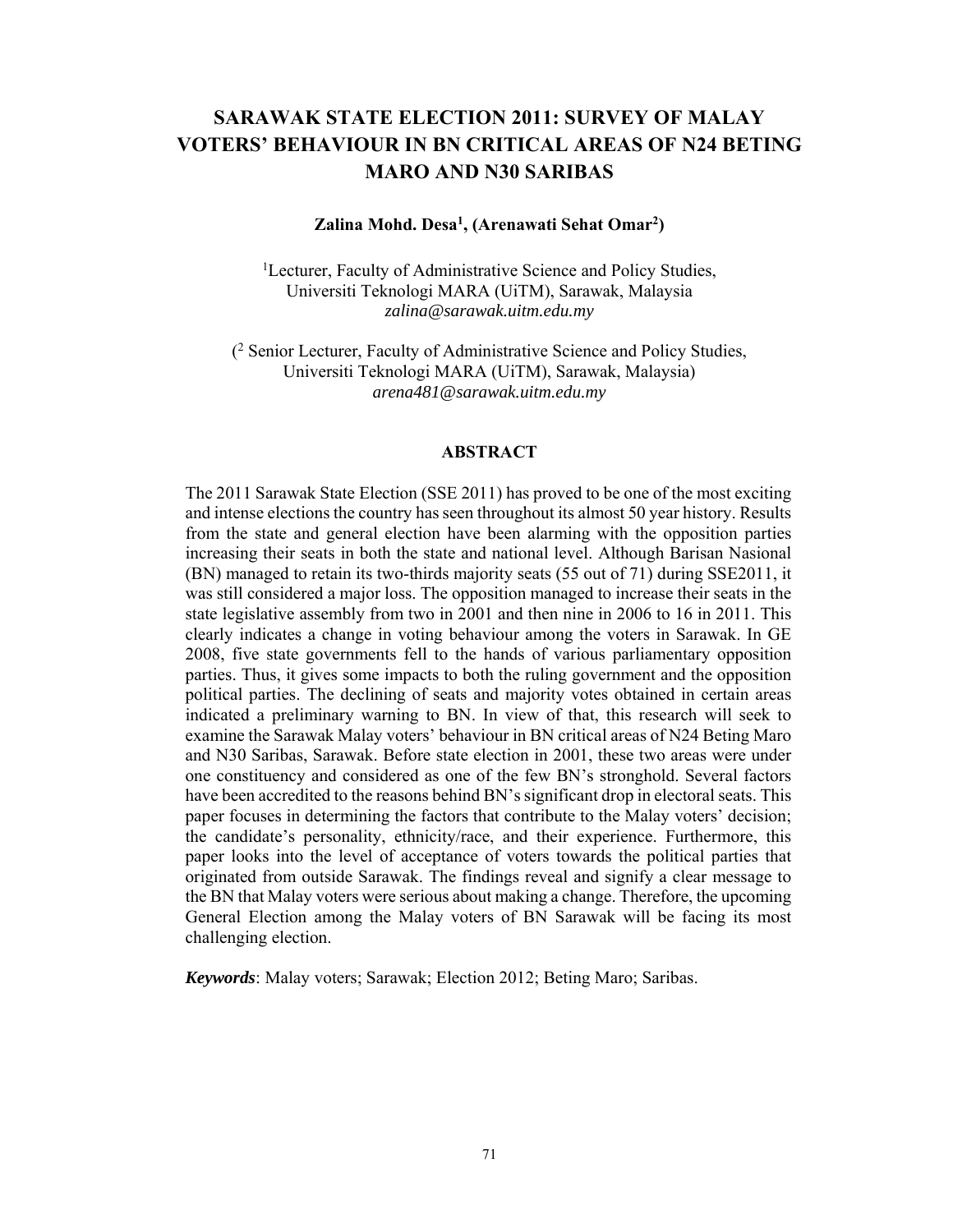## **1. INTRODUCTION**

The Sarawak State Election (hereon after SSE2011) has proved to be one of the most exciting and intense elections the country has seen. Results from the 2006 Sarawak State Election (hereon after SSE 2006) and the 2008 12th General Elections (hereon after GE 2008) have been alarming with the opposition parties increasing their seats in both the state and national level.

Although the Barisan Nasional (BN) managed to retain its two-thirds majority seats (55 out of 71) during SSE2011 (Refer Table 1), it was still considered a major loss. This is evident when the opposition managed to increase their seats in the state legislative assembly from two in 2001 and then nine in 2006 to 16 in 2011. This clearly indicated a change in voting loyalty among the voters in Sarawak.

| Table 1: Results of the 10 <sup>th</sup> Sarawak State Election |            |      |  |
|-----------------------------------------------------------------|------------|------|--|
| Party                                                           | Candidates | Wins |  |
| Barisan Nasional (BN)                                           | 71         | 55   |  |
| Opposition                                                      | 101        | 15   |  |
| Independent candidates                                          |            |      |  |

Source: Election Commission of Malaysia

Several factors have been accredited to the reason behind BN's significant drop in electoral seats; among of which are the issue of land lease (and renewal of land lease), corruption, equality, and rising cost of living standards. As a result of the shift in voting loyalty, it sends a clear signal to BN that Sarawak can no longer be considered a BN-stronghold state.

In General Election 2008, BN was denied the two-third majority in parliament that it had enjoyed since 1969. Five state governments fell to the hands of a variety of coalitions made up of various parliamentary opposition parties. Thus, it certainly gives some impacts to both the ruling government and the opposition political parties. The results of GE 2008 had increased the determination of PR to take over Sarawak. Since then all opposition parties, mostly from Peninsular Malaysia are participating actively in promoting their agendas to potential voters and supporters everywhere in the State. There are signs of feelings being threaten among politicians in Sarawak but they never openly admit it. Based on the results of GE 2008, a number of participants and political analysts have expressed their concerns that 'political tsunami' may happen in Sarawak if BN Sarawak just take things for granted.

The results of Sarawak State Election 2006 (before GE 2008) had shown the declining of seats and majority votes obtained in certain areas. For some people the results indicated a preliminary warning to BN. For example, SUPP had fielded 19 candidates and lost 8 seats. PRS and SPDP however, were performing moderately, where some of the voters may be influenced with promises made by the oppositions. PBB on the other hand, though it managed to win all the seats but some areas had shown tremendous decline in votes majority obtained (among the examples are N30 Saribas and N24 Beting Maro). Before the state election in 2001, these two areas were under one constituency and considered as one of the few BN's strongholds – wining the state seat once and the parliament seat twice without contest. In 2006 state election, both the constituencies have shown poor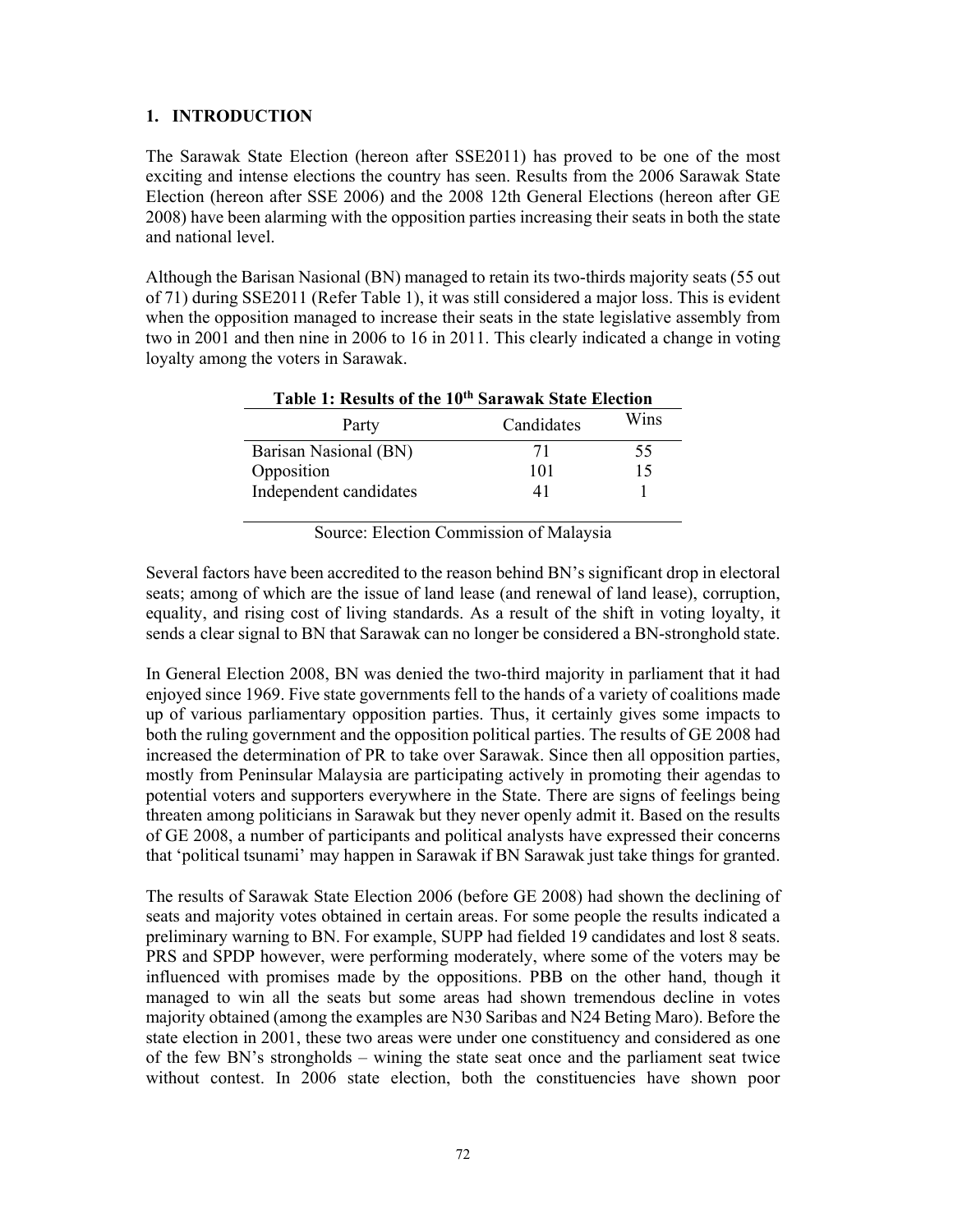performance whereby N30 Saribas only won by 94 vote's majority and N24 Beting Maro by 895 votes.

In view of that, this research will seek to examine the factors contribute to the Malay voters' decision; the candidate's personality, ethnicity/race, and their experience and also their perception pertaining to the political parties from outside Sarawak in BN critical areas of N24 Beting Maro and N30 Saribas, Sarawak. The figure of these findings signify a clear message to the BN that Malay voters' were serious about making a change and that they were willing to take a risk with the opposition in order to get more attention from the BN component party. Therefore, the upcoming General Election among the Malay voters' in Sarawak will be facing its most challenging election.

#### **2. LITERATURE REVIEW**

Sarawak is the largest state in Malaysia with the area of 124,386 km square (almost as big as Peninsular Malaysia). Features such as ethnicity and demography are considered to be important in shaping Sarawakian politics. There are more than 27 ethnic and sub-ethnic groups living in Sarawak (Iban 31%, Chinese 28%, Malays 21%, Bidayuh 10%, Melanau 7%, Other Bumiputeras 2.5%, and others 0.5%). The Ibans mostly live in rural areas of Sri Aman, Betong and Kapit. The Chinese are mostly found in major towns with the Malays and some other ethnic groups. Malays are also found in costal and rural areas like the Malanaus, in Samarahan, Sri Aman, Betong, Mukah and Limbang.

There are 1.4 million eligible voters in Sarawak, with 947,092 registered voters and almost 500,000 had yet to register (SPRM 2011). Since the independence, Sarawak had conducted 9 state elections; firstly from 10 May – 17 June 1969, secondly from 24 August –14 September 1974, thirdly from 15 September – 22 September 1979, fourthly from 28 December – 29 December 1983, fifthly from 15 April – 16 April 1987, sixthly from 27 September – 28 September 1991, seventhly from 7 September – 8 September 1996, eighthly on 27 September 2001, and lastly on 20 Mei 2006 (SPRM 2001, 2006).

In the state election held in 1996 and 2001 there were 62 seats contested, where BN won 57 and 60 seats respectively. The seats contested were increased from 62 to 71 in 2006 after the new constituency alignment was approved by the Parliament on 1 August 2005. The parliament seats were also increased from 28 to 31.

Elections are contests for the highest stakes in national politics and the electoral system is a set of predetermined rules for conducting elections and determining their outcome. Thus defined, the electoral system is distinguishable from the actual conduct of elections as well as from the wider conditions surrounding the electoral contest, such as the state of civil liberties, restraints on the opposition and access to the mass media. While all these aspects are of obvious importance to a free and fair election, the main interest of this study is the electoral system. In Malaysia, political mobilization follows ethnic divisions and the struggle for power is among political parties representing particular ethnic groups. It is therefore essential to begin with some basic information on the country's political system and plural society.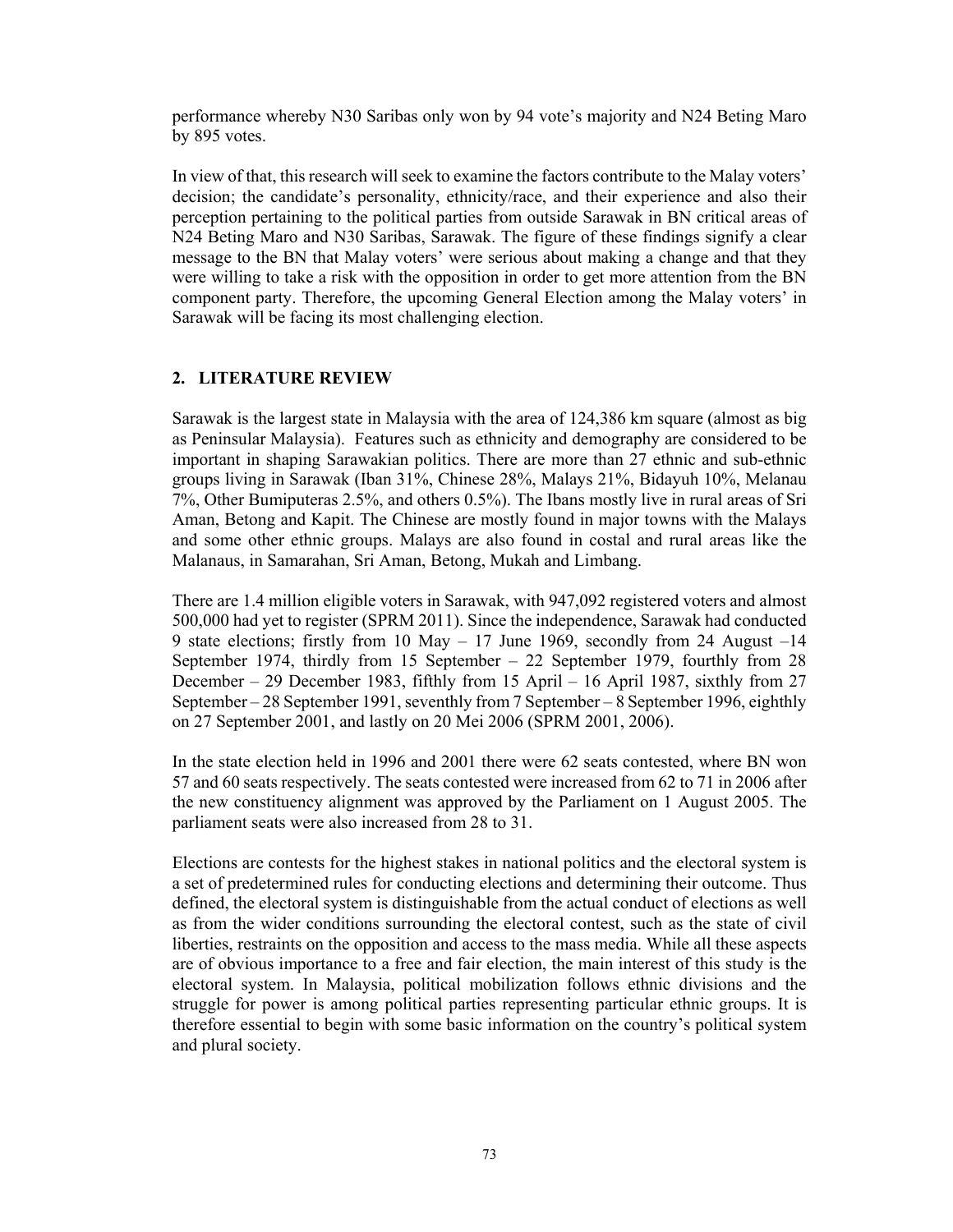Over 80 per cent of Malaysia's population of over 25 million is found in Peninsular Malaysia, where the Malays form the largest ethnic group followed by the Chinese and Indians. Indian is a minority ethnic group in Sabah and Sarawak, where native ethnic groups other than the Malays make up about 65 percent of the population. Within Peninsular Malaysia, the Malay share of the population has increased from almost 50 percent during independence in 1957 to about 60 per cent presently. They form about 49 per cent of the population of the entire Federation, but when the Malays in Sabah and Sarawak (where they form 9 per cent and 22 per cent of the population, respectively) are added, the Malays form a slight majority, about 53 per cent, in the country. The Chinese and Indian populations in Peninsular Malaysia have decreased from 37 per cent and 11 per cent during independence to presently at 28 percent and 9 percent, respectively. The Chinese form 15 percent and 28 percent of the population in Sabah and Sarawak, respectively, and about 27 percent, the second largest ethnic group after the Malays, in the whole Federation. Indians form only 8 per cent of the population in the Federation. The various ethnic groups are also politically and officially classified as the *bumiputra* (sons of the soil, or indigenes), consisting of the Malays and the natives of Sabah and Sarawak, and non-*bumiputra*, consisting mainly of the Chinese and Indians who continue to be called the immigrant races. *Bumiputra* citizens are accorded a variety of constitutionally enshrined special rights or privileges.

The Malays have been observed to be increasingly resentful at racial policies that have granted them a comparative advantage over other ethnic groups but meanwhile distorted markets, jeopardised efficiency, lowered competitiveness, and ultimately discredited successful Malays as mere beneficiaries of the affirmative action policies. The Prime Minister himself has repeatedly criticised the passiveness of the Malay community and their lack of drive to be more academically or entrepreneurially successful. One of the last occasions for this critique came in May 2001, when Ministry of Education reported 7,000 unfilled places in public universities, because there were not enough students to make up the 55 percent quota reserved for ethnic Malays and other Bumiputras. The universities had decided to leave these places vacant, instead of opening them for applicants of other ethnic groups. Subsequently, the Prime Minister threatened to have these quotas abolished. In his speech during the opening of the general assembly of UMNO on 21 June 2001, he openly criticised Malays for being lazy, greedy, and not worth the privileges of the Bumiputera policy.

Sarawak is the only state where UMNO has stayed out, the electoral system has benefited the predominantly Malay-Melanau Parti Pesaka Bumiputra Bersatu (PBB or United Bumiputra Pesaka Party), the leader of the Sarawak BN. The opposition to the BN in Sarawak is very weak. However the state's demographic structure has encouraged the main Dayak party, the Parti Bangsa Dayak Sarawak (PBDS or Sarawak Dayak Party) to challenge the PBB for leadership of the Sarawak BN. The PBDS made attempts to do so in both the 1987 and 1991 state elections, but failed (Jayum A.Jawan, 1991). The strengthening of the Malay- Melanau electoral strength by the 1995 re-delineation helped to bolster PBB and insulated it against future Dayak attempts to dislodge it from its state leadership position.

According to Neilson Ilan Mersat (2009) and Crouch (1996), Malaysian politics in general revolve around issues linked to race. In the case of Sarawak, electoral politics is always interesting because it sets in motion both patronage and ethnic politics. Politicians often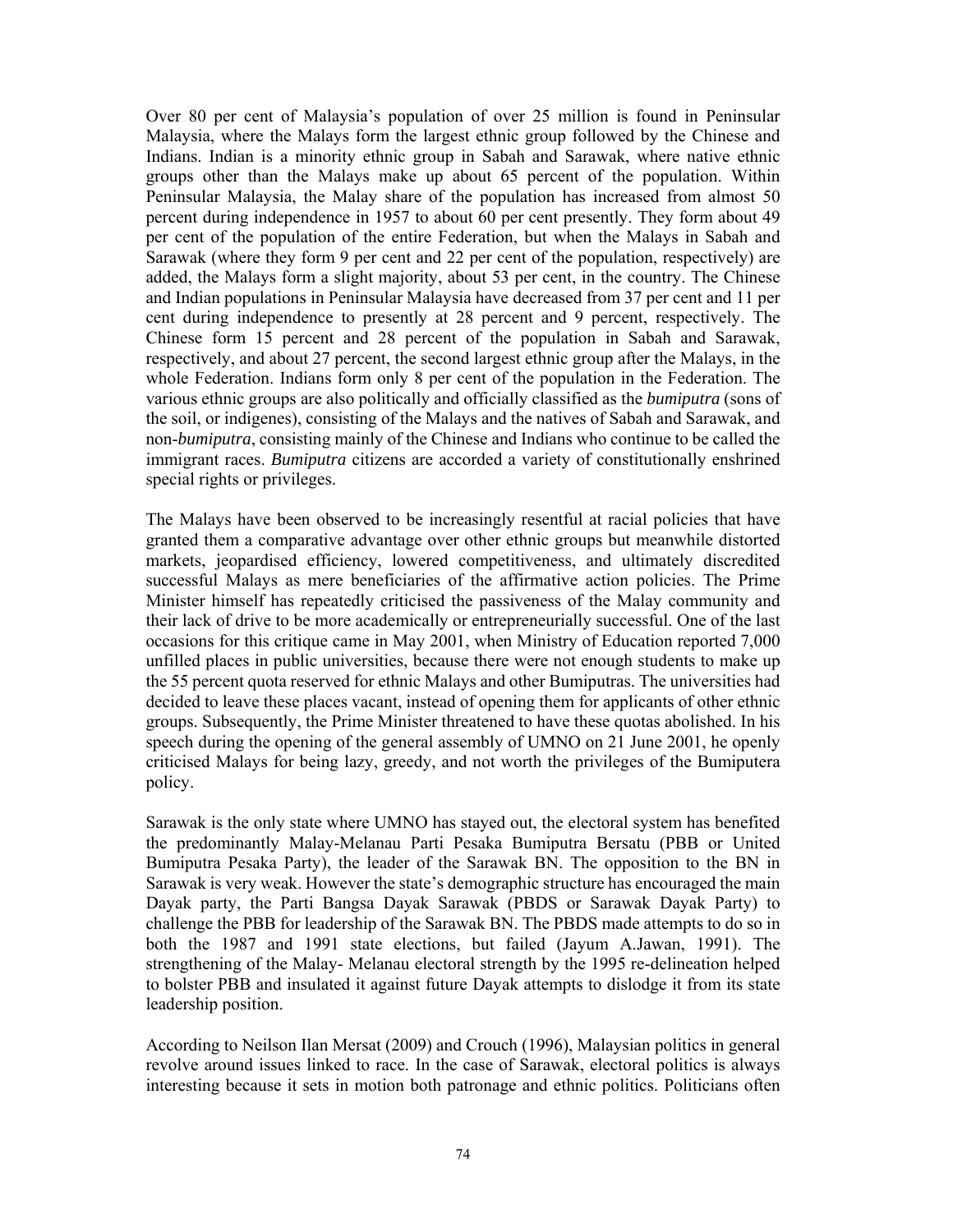drum up ethnic issues for securing political support and reward their supporters with handouts or tangible benefits in order to sustain their support.

In addition, party identification is another important factor whereby the voter who will vote for a candidate based on the party the candidate represents. Once party identification is formed, it is hard to change and such party identification will become stronger as the voter ages. In Namibia for example, the party choice was largely the result of party identification (loyalty) and ethnic affiliation (Keulder, 1998). A similar situation could be explained in the United States of America. A study conducted by Krosnik and Berent (1993) suggested that most Americans voters in the 1950s inherited a party affiliation from their parents, carried it intact throughout their lives, and used it extensively to evaluate political events and to make voting choices.

Meanwhile, candidates' personality can also be a deciding factor for voters. This refers to the candidate's charisma in attracting a following. According to a study conducted by Zaherawati et al. (2009) on candidates and leaders who were charismatic, it was indicated that voters were more inclined to support a candidate and leader and not the party as the basis of their voting. Charismatic candidates are those who are able to attract voters and support due to their ability to give fiery speeches as well as present a strong personality.

In another study by Sanchez and Manzano (2009), voters would evaluate candidates based on their personal traits as well as voters' perceptions on their political ability. In most cases, personal information about candidates and professional attributes is readily accessible and voters based part of their decision on this information. However, voting preferences may vary. To conclude, previous studies shows various factors that influence the voters' behaviour during an election. The factors were varied based on different issues, demographics, economic situation and others.

## **3. METHODOLOGY**

## **3.1 Research Design**

The research design for this study is quantitative. The study demands for information on the Malay voters' behaviour. This study is using cross sectional survey. The primary data were collected through the distribution of structured questionnaires to respective voters.

#### **3.2 Unit of Analysis**

Since the study addresses the Malay voters' behaviour, therefore the units of analysis for this study are the Malay voters' in areas of N24 Beting Maro and N30 Saribas, Sarawak.

#### **3.3 Sample Size**

The sample size of this study consists of 100 Malay voters' in both areas; N24 Beting Maro and N30 Saribas, Sarawak.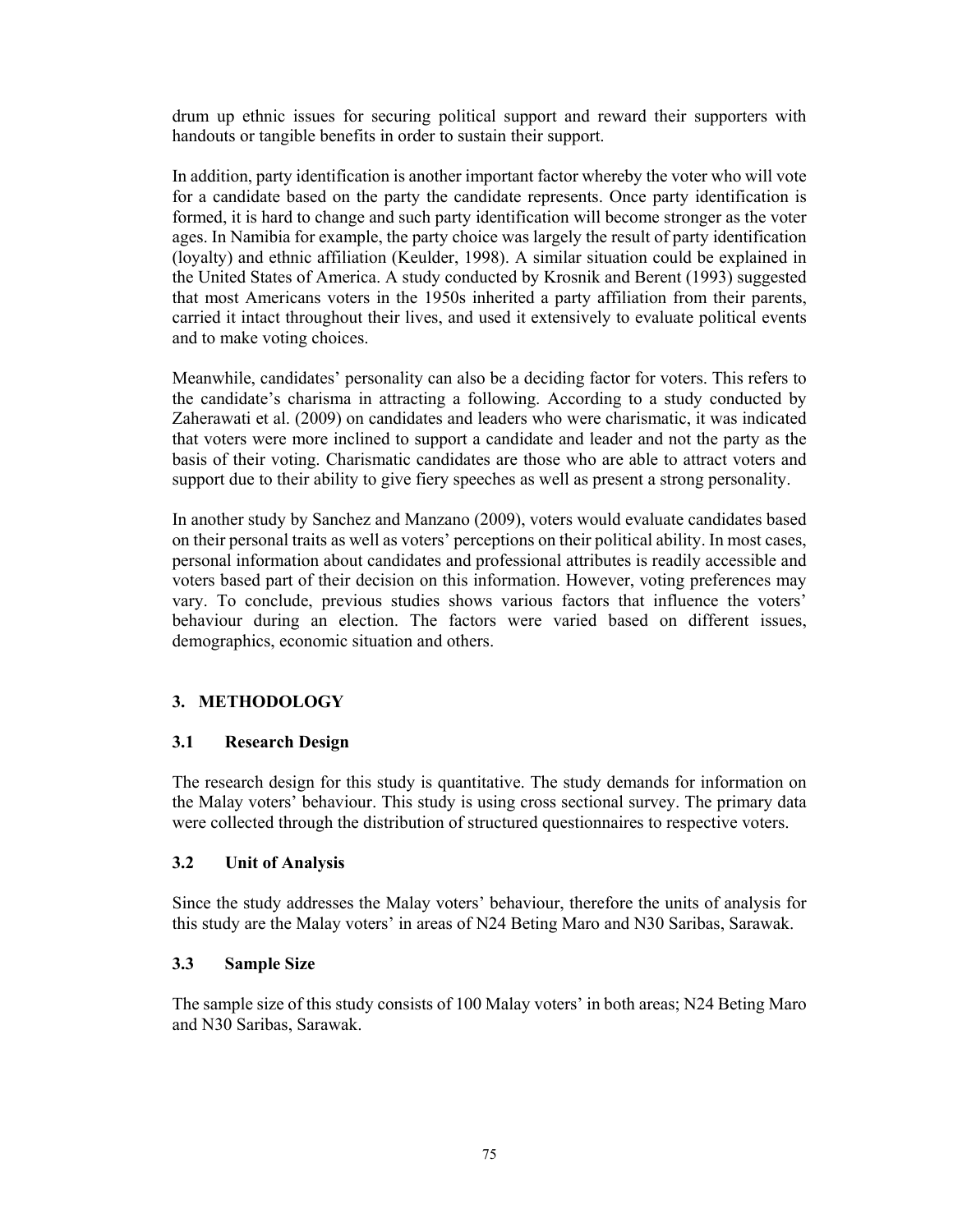#### **3.4 Sampling Technique**

Sampling is the process of selecting a sufficient number of elements from the population so that a study of the sample and an understanding of its properties or characteristics would make it possible for to generalize such properties or characteristics to the population's elements. For the purpose of this study, simple random sampling is being used to each Malay voters' in the population who has equal chance to be selected as a sample.

## **4. DATA ANALYSIS**

In this study, data collected has been presented through tables based on Likert Type Scale using the Statistical Package for Social Sciences (SPSS), version 21.

| Table 2. Likert Scale used in the Questionnal es |                   |  |
|--------------------------------------------------|-------------------|--|
| Likert Scale                                     | Categories        |  |
|                                                  | Strongly disagree |  |
|                                                  | Disagree          |  |
|                                                  | Neutral           |  |
|                                                  | Agree             |  |
|                                                  | Strongly agree    |  |

**Table 2: Likert Scale used in the Questionnaires** 

### **5. RESULTS AND DISCUSSION**

This section presents briefly the profile of the respondents involved in this study. Descriptive statistics involve transformation of raw data into a form that would provide information to describe a set of factor in a situation. This is done through ordering and manipulation of the raw data collected (Sekaran, 2003). The descriptive statistics is used in this segment to derive the frequencies and to determine the mean.

| <b>Table 3: Profile of Respondents</b> |                      |           |                    |
|----------------------------------------|----------------------|-----------|--------------------|
| No.                                    | Profile              | Frequency | Percentage $(\% )$ |
| 1.                                     | Gender of Respondent |           |                    |
|                                        | Male                 | 55        | 55.0               |
|                                        | Female               | 45        | 45.0               |
| 2.                                     | Age                  |           |                    |
|                                        | $21 - 30$ years      | 27        | 27.0               |
|                                        | $31 - 40$ years      | 53        | 53.0               |
|                                        | $41 - 50$ years      | 16        | 16.0               |
|                                        | 50 years and above   | 4         | 4.0                |
| 3.                                     | Occupation           |           |                    |
|                                        | Farmer               | 33        | 33.0               |
|                                        | Fisherman            | 5         | 5.0                |
|                                        | Retailer             | 13        | 13.0               |
|                                        | Civil Servant        | 25        | 25.0               |
|                                        | Private              | 7         | 7.0                |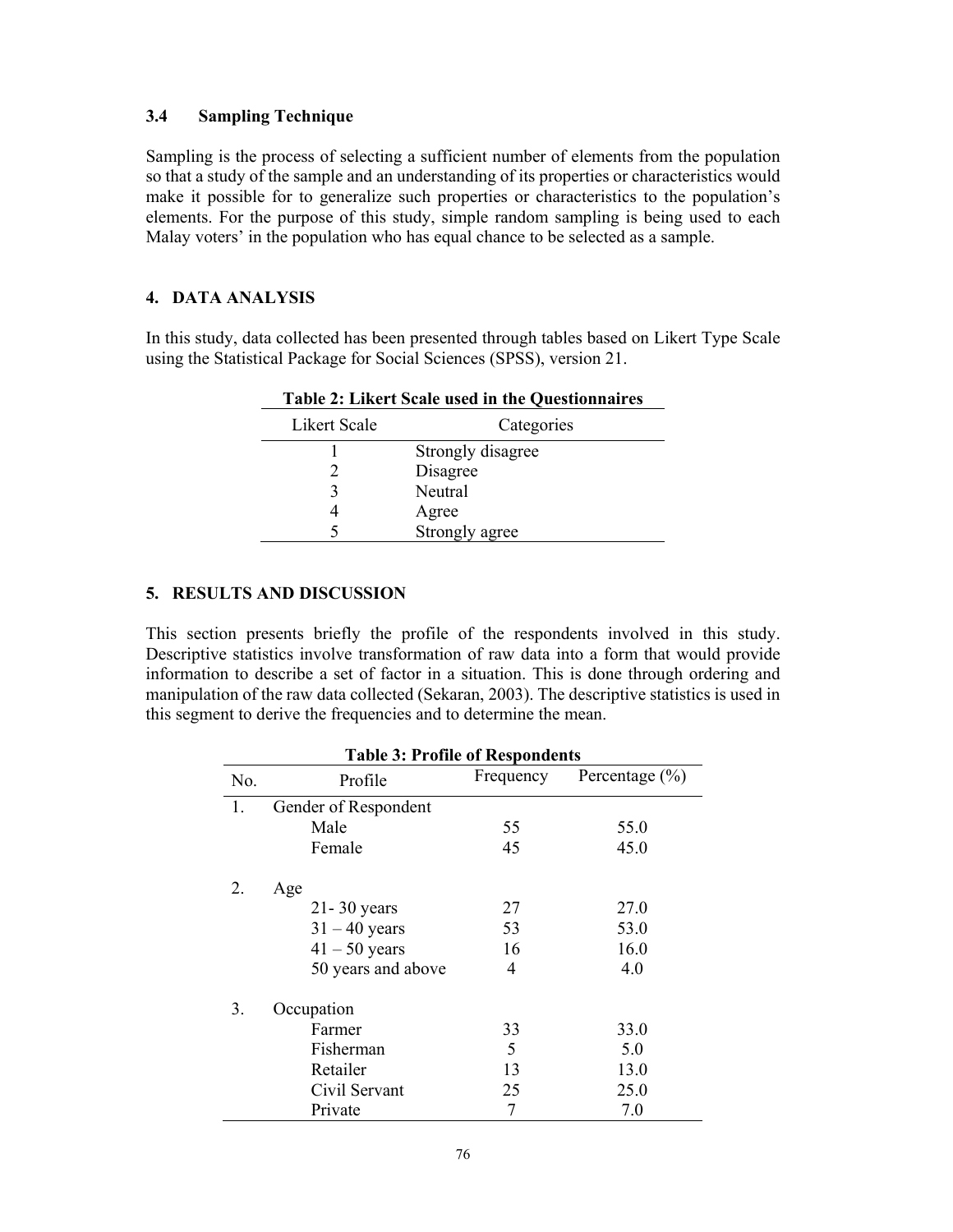| Others                                                                                      | 17       | 17.0                       |
|---------------------------------------------------------------------------------------------|----------|----------------------------|
| Income (Monthly)<br>RM1000 & Below<br>RM1001 - RM2000<br>RM2001 - RM3000<br>RM3001 - RM4000 | 61<br>28 | 61.0<br>28.0<br>7.0<br>2.0 |
| RM4001 & Above                                                                              |          | 2.0                        |

Table 3 above shows the total population of 100 respondents. There are 55% (male) and 45% (female). Majority of the respondents with the age  $31 - 40$  years (53%) while only 4% of them more than 50 years of age. Meanwhile, the respondents' occupation showed respondent as a farmer (33%), civil servant (25%), others (17%), retailer (13%), private (7%) and fisherman (5%). It indicated that most of the respondents for this study are among the farmers. This finding is supported by the income levels earned by the respondents of RM1, 000 and below (61%).

#### **6. FINDINGS**

The following sections outline the findings of this study in relations to the research objectives.

**Objective 1: To Identify the Factors Contribute To Malay Voters' Decisions; the Candidates Personality, Ethnicity and Their Experience** 



**Figure 1: Factors contribute to Malay voters' decisions**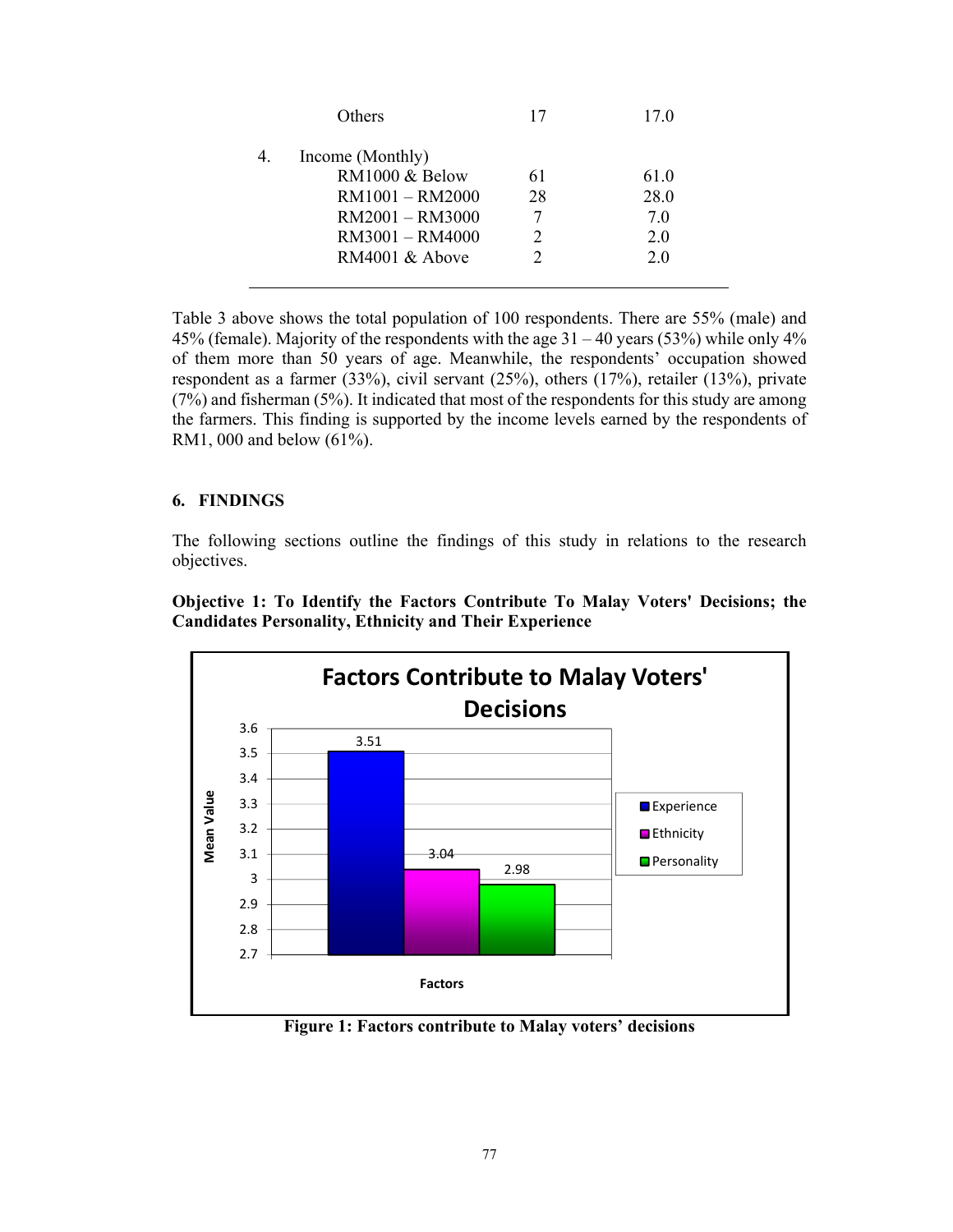| No | Item                       | Mean |
|----|----------------------------|------|
|    | Candidates' experience     | 3.51 |
|    | Candidates' ethnicity/race | 3.04 |
|    | Candidates' personality    | 2.98 |

**Table 4: Factors contribute to Malay voters' decision** 

\*5 is highest mean and 0 is lowest.

The first objective is to identify the factors contributed to the Malay voter's decision, namely; the candidate's personality, ethnicity and their experience. Figure 1 and Table 4 show the finding for objective 1 of the study. The findings are presented in the form of mean. With the highest mean value of 3.51 among the Malay voters' in the area of N24 Beting Maro and N30 Saribas, Sarawak, it clearly shows that they are more concerned on the factors of candidates' experience as compared to the candidates' ethnicity/race and personality.

**Objective 2: To Identify the Level of Malay Voters' Acceptance towards the Political Parties That Originated From Outside Sarawak** 



**Figure 2: Malay voters' acceptance towards the political parties originated from outside Sarawak** 

| Table 5: Malay voters' acceptance towards the political parties that originated from |                 |  |  |
|--------------------------------------------------------------------------------------|-----------------|--|--|
|                                                                                      | outside Sarawak |  |  |

| No. | Item                                   |          | Frequency Percentage $(\%)$ |
|-----|----------------------------------------|----------|-----------------------------|
|     | The level of acceptance towards the    | 64 (Yes) | 64                          |
|     | political parties from outside Sarawak | 36(No)   | 36                          |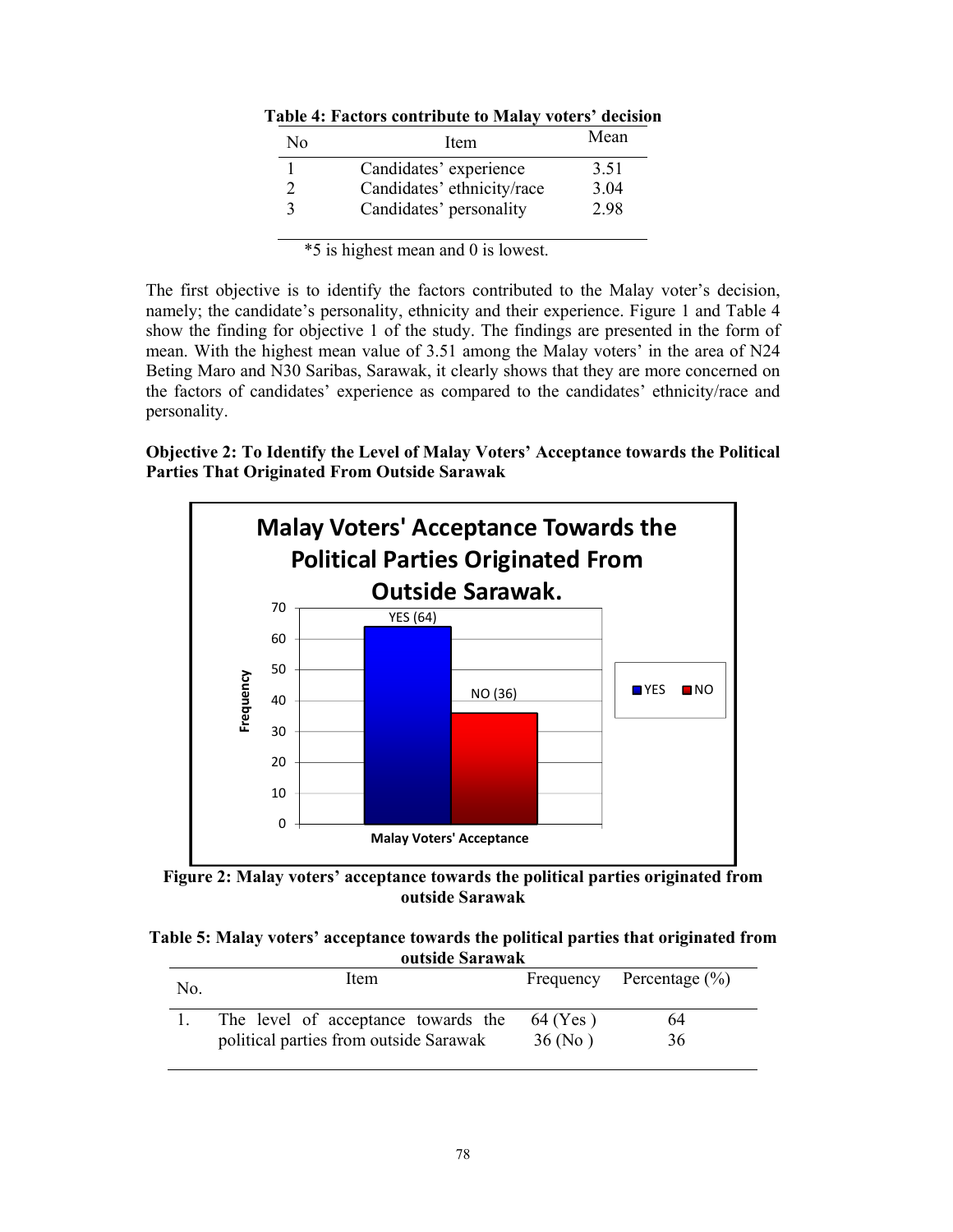The second objective is to identify the level of Malay voters' acceptance towards the political parties that originated from outside Sarawak. Figure 2 and Table 5 shows that 64 percent of respondents believed that the presence of outside political parties can influence Malay voters' decision in N24 Beting Maro and N30 Saribas. This is due to their high acceptance towards the propaganda of the political parties outside Sarawak.

#### **7. LIMITATIONS**

There are several limitations that can be drawn from the current study research findings. The sample size of this study does not reflect the whole opinion of Sarawak Malay voters'. Therefore, as a recommendation for future study, the researchers may expand the study to a bigger scope that will involve a bigger number of sample sizes among the Malay voters' population. Apart from that, the researchers are only concerned with three factors that contribute towards voters' decision during the election period in 2011. For the purpose of future research, the researchers suggest to discover the specific preferences among the Malays voters' towards which political parties that originated outside of Sarawak, namely, Parti Islam Se-Malaysia (PAS), Democratic Action Party (DAP), Parti Keadilan Rakyat (PKR) and other independent parties that are going to be accepted by them. Besides, apart from analyzing on the three major factors that contributed to the Malay voters' decision in election, the researchers can explore at others additional factors, namely; the background of the candidates, the manifesto, education level of the candidates and others.

#### **8. CONCLUSION AND RECOMMENDATION**

From the research findings, most of the respondents participated in this study are among the Malay males within the age of  $31 - 40$  years. They are among the farmers with a monthly income of RM1000 and below. They are the Malay voters' in three areas N24 Beting Maro and N30 Saribas, Sarawak who had a great influence towards electing the candidates experience (in the political arena and always listen to the people voice) as their major concern compared to the candidates' ethnicity/race and personality, in electing the representative during SE2011.Besides, the Malay voters' in that area do accept the candidates from others political parties who are nota Sarawakian. This is due to their high acceptance of 64 percent towards the respondents' level of acceptance of the propaganda of the political parties outside Sarawak.